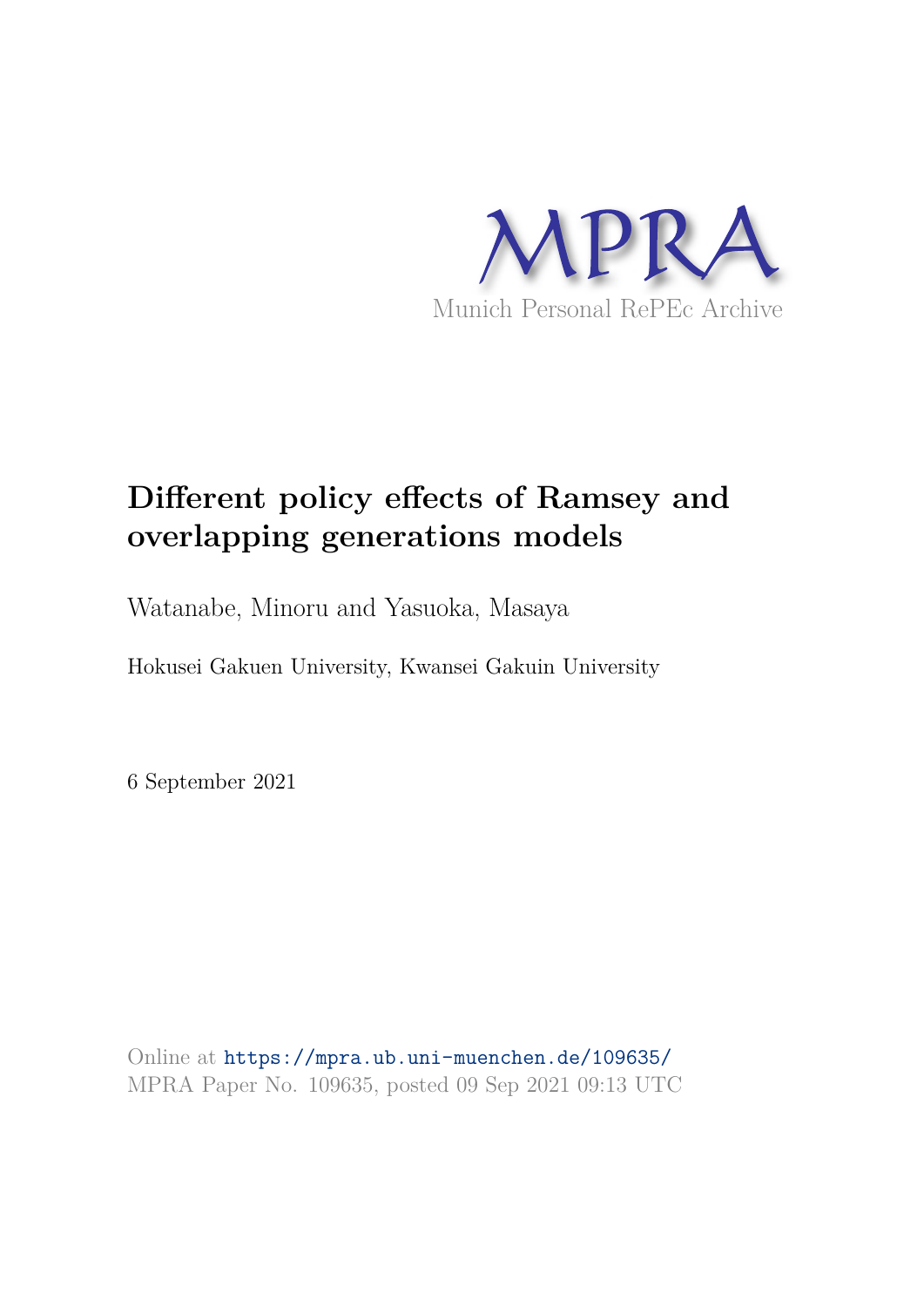## Different policy effects of Ramsey and overlapping generations models†

Minoru Watanabe‡

Masaya Yasuoka§

## Abstract

Effects of taxation are examined in many studies. For such studies, the model economy assumes a logarithmic utility function. Results derived from our study indicate that attention should be devoted to using logarithm utility functions. We check the redistribution policy effect financed by capital income taxation in models of two types: a Ramsey model and an overlapping generations model. If the labor supply is inelastic, then effects of the redistribution policy financed by taxation of capital income differs between the Ramsey model and the overlapping generations model. However, if the labor supply is elastic, then the policy financed by capital income taxation is the same between the Ramsey model and the overlapping generations model. Moreover, this study presents simulation results.

Keywords: Overlapping generations model, Ramsey model, Redistribution, Taxation

JEL: E24, H20

<sup>†</sup> We would like to thank the seminar participants for the beneficial comments. Any errors are our responsibility.

<sup>‡</sup> Hokusei Gakuen University

<sup>§</sup> Correspondence to: Kwansei Gakuin University, email yasuoka # kwansei.ac.jp. (# changes to @)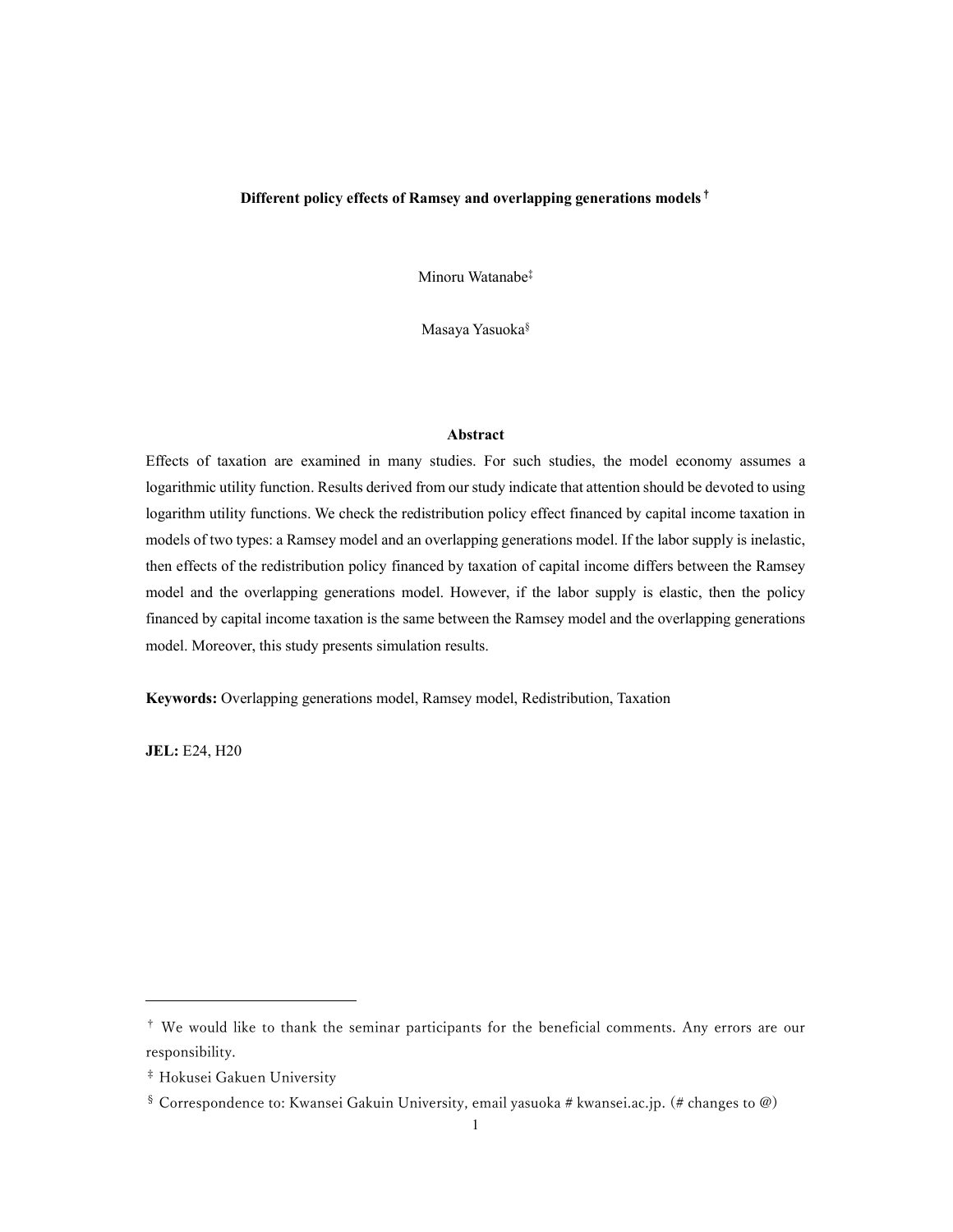#### 1. Introduction

This study was undertaken to examine how a redistribution policy affects capital stock and consumption in a steady state in a model with a logarithmic utility function. Redistribution policy initiatives are financed by wage income taxation and capital income taxation. Our study compares models of two types: a Ramsey model and an overlapping generations model. Even given identical redistribution policies of the two models, their policy effects on the capital stock can be quite different. Concretely, if the labor supply is inelastic, then an increase in the benefit financed by capital income taxation reduces the capital stock in a steady state in a Ramsey model. By contrast, when using an overlapping generations model, an increase in the benefit financed by capital income taxation raises the capital stock. If we consider the case of elastic labor supply, the result of taxation policy can be same in two models. This result emphasizes the importance of policy analysis in the model with a logarithmic utility function.

Some studies have examined effects of income taxation using a Ramsey model. Chamley (1986) derives the zero capital income tax rate to maximize social welfare in a Ramsey model. Aiyagari (1996) uses a positive capital income tax rate and Correia (1996) uses a negative capital income tax rate as the optimal capital tax rate because of precautionary saving and assumption of the production function. Jones, Manuelli and Rossi (1997) consider human capital accumulation and derive a zero wage income tax rate and a zero capital income tax rate. Barro (1990) considers government investment financed by income taxation. These studies all use a Ramsey model for their analyses.

However, many studies examine taxation effects in an overlapping generations model. Lin (2001) demonstrates that an increase in the capital income tax rate reduces the ratio of capital stock to human capital stock because of an increase in the subsidy financed by the capital income tax rate for human capital accumulation. Watanabe, Miyake and Yasuoka (2016) show how productive government investment financed by taxation affects the income growth rate. These studies examine situations using an overlapping generations model.

Some papers examine unemployment and unemployment benefits. Ono (2010) and Yasuoka (2020) specifically consider unemployment and ascertain how the unemployment benefit affects the unemployment rate. These papers all include consideration of unemployment with a decision of labor union membership. Fanti and Gori (2010) examine unemployment brought about by the minimum wage in the endogenous fertility model. Moreover, these studies all examine overlapping generations models.

The related literature includes no report of a study comparing effects of taxation policies in Ramsey and overlapping generations models. Our paper compares results obtained using models of these two types and devotes particular attention to examination of policy effects in a model with a logarithmic utility function. Although logarithmic utility functions are widely assumed in fields of theoretical economics analysis because of their simplicity for analysis, particular attention must be devoted to examination of the policy effects they entail, as described in our earlier report.<sup>1</sup>

<sup>&</sup>lt;sup>1</sup> Hall (1988) shows that elasticity of the substitution of intertemporal consumption is 0–0.2, which shows that the logarithm utility function is not suitable for analyses. However, Campbell and Mankiw (1989) derive that the interest rate does not affect consumption, which is consistent with the logarithm utility function in the overlapping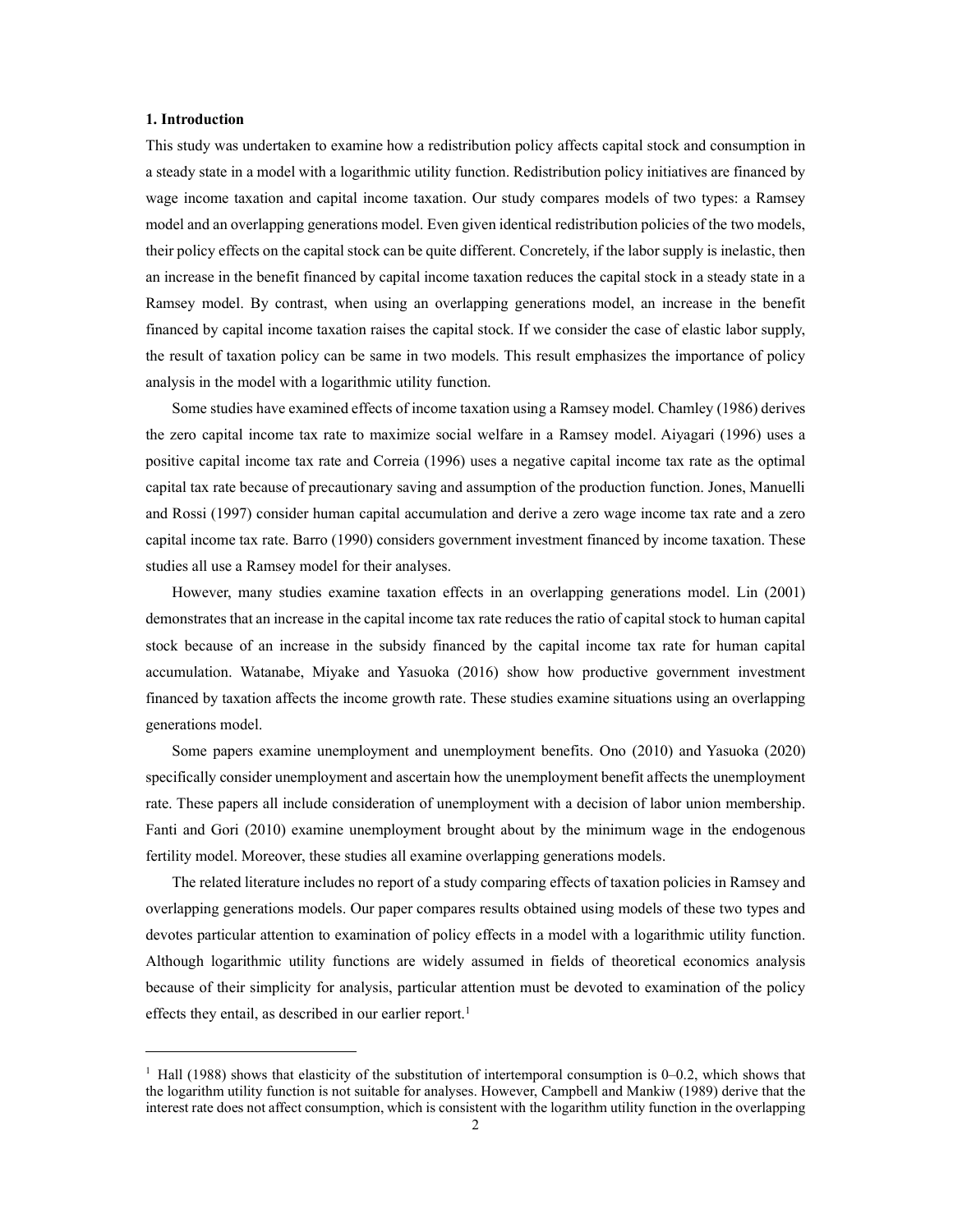The remainder of our paper is presented as follows. Section 2, section 3 and section 4 respectively elucidate effects of taxation in a Ramsey model and an overlapping generations model with inelastic labor supply. Section 5 presents examination of unemployment benefits for a case with elastic labor supply. Section 6 explains some simulation results. Section 7 presents consideration of unemployment brought about by the minimum wage as the other type of unemployment. Section 8 concludes our paper.

#### 2. Ramsey Model

We consider the model economy with no population growth. There exist three types of agents: households, firms and a government.

## 2.1 Households

The lifetime utility function of households is assumed as

$$
U_t = \sum_{s=t}^{\infty} \rho^{s-t} \ln c_s, 0 < \rho < 1.
$$
 (1)

In that equation,  $c_s$  and  $\rho$  respectively denote the consumption and discount rate.

The budget constraint in the  $t$  period is shown as presented below.

$$
K_{t+1} = (1 - \tau_w)w_t + (1 - \tau_r)r_t K_t - c_t + (1 - \delta)K_t + T_t
$$
\n(2)

In that equation,  $w_t$ ,  $R_t$  and  $K_t$  respectively denote the wage rate, the interest rate, and the capital stock. In addition,  $\tau_w$  and  $\tau_r$  respectively denote the wage income tax rate and capital income tax rate used for the lump-sum transfer. Also,  $\delta$  denotes the capital stock depreciation rate.  $T_t$  denotes the lump-sum benefit.

We derive the optimal allocations of consumption at each period to maximize utility (1) subject to budget constraint (2). We thereby set the following Lagrange equation.

$$
L = \sum_{s=t}^{\infty} \rho^{s-t} ln c_s + \sum_{s=t}^{\infty} \lambda_t ((1 - \tau_w) w_t + (1 - \tau_r) R_t K_t + T_t - c_t + (1 - \delta) K_t - K_{t+1})
$$
(3)

Consequently, we can obtain the Euler equation shown below as

$$
\frac{c_{t+1}}{c_t} = \rho \big( (1 - \tau_r) R_{t+1} + (1 - \delta) \big) \tag{4}
$$

or

$$
\frac{\Delta c_t}{c_t} = \rho \big( (1 - \tau_r) R_{t+1} + (1 - \delta) \big) - 1. \tag{5}
$$

Therein,  $\Delta c_t = c_{t+1} - c_t$ .

#### 2.2 Firms

The production function is assumed to have the following Cobb–Douglas form:

$$
Y_t = AK_t^{\theta} l_t^{1-\theta}, 0 < A, 0 < \theta < 1.
$$
 (6)

Therein,  $l_t$  denotes the labor input. With perfect competition, one can obtain the following profit maximizing conditions.

$$
w_t = (1 - \theta)AK_t^{\theta}l_t^{-\theta}
$$
\n<sup>(7)</sup>

generations model.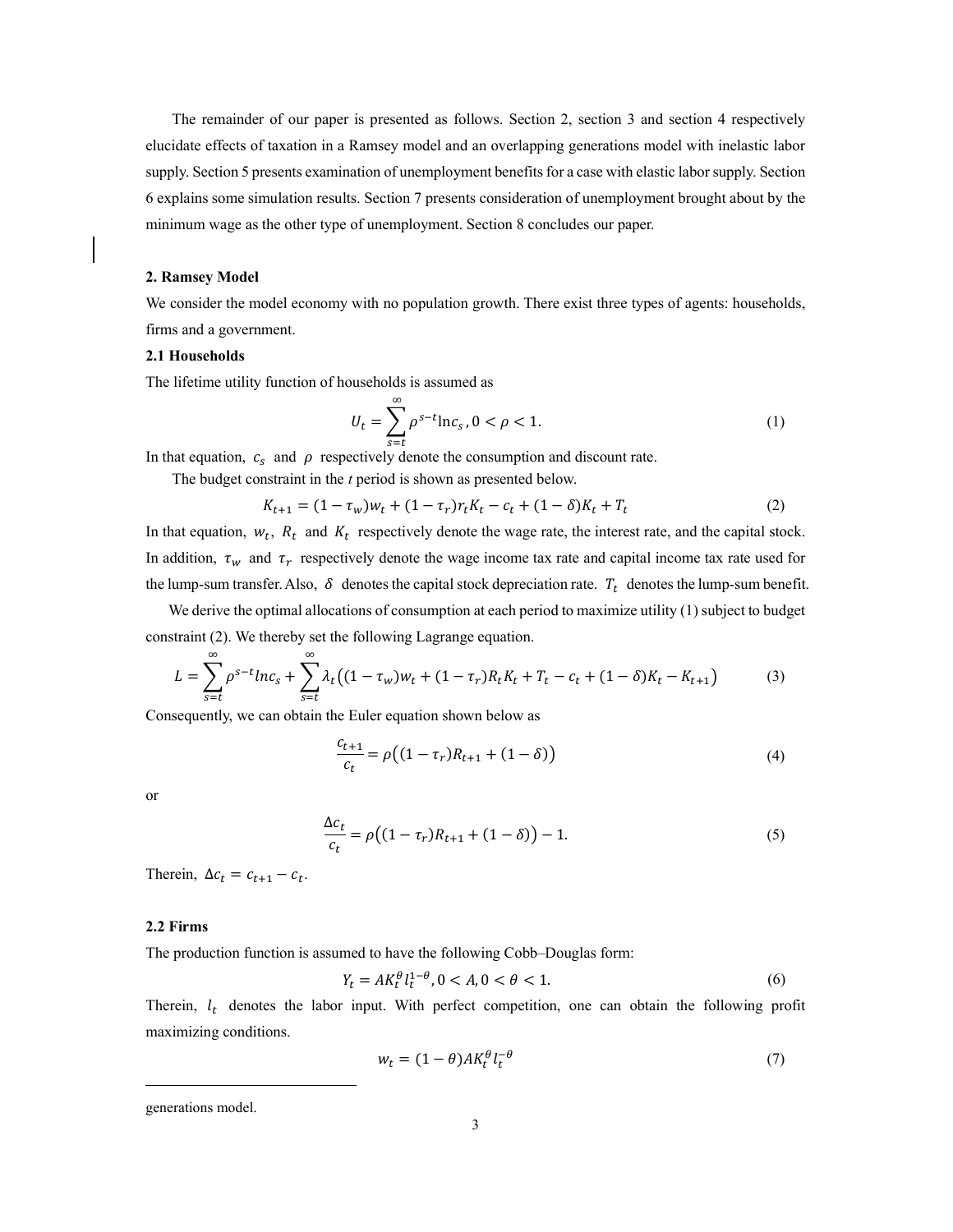$$
R_t = \theta A K_t^{\theta - 1} l_t^{1 - \theta} \tag{8}
$$

In this section, because of full employment and the unity of population size, we set  $l_t = 1$ . Also, we assume  $A = 1$ .

## 2.3 Government

With the balanced budget, the government budget constraint can be shown as the following.

$$
\tau_w w_t + \tau_r R_t K_t = T_t \tag{9}
$$

## 3. Equilibrium in the Ramsey Model

With  $(2),(5),(7),(8)$  and  $(9)$ , the equilibrium of this model is given by the following two dynamics equations.

$$
\frac{\Delta c_t}{c_t} = \rho \left( (1 - \tau_r) \theta K_{t+1}^{\theta - 1} + (1 - \delta) \right) - 1 \tag{10}
$$

$$
\Delta K_t = K_t^{\theta} - c_t - \delta K_t \tag{11}
$$

In those equations,  $\Delta K_t = K_{t+1} - K_t$ . With (10) and (11) we can present Fig. 1 and can show the steady state equilibrium.





 Dashed line shows the case of the capital income taxation. Policy effects of an increase in the labor income tax rate and the capital income tax rate for the lump-sum transfer at the steady state are presented in Table 1.

| $\tau_{w}$ | No change | No change |  |
|------------|-----------|-----------|--|
|            |           |           |  |

Table 1. Taxation effects

This result is generally known as a result of the standard Ramsey model. The capital income taxation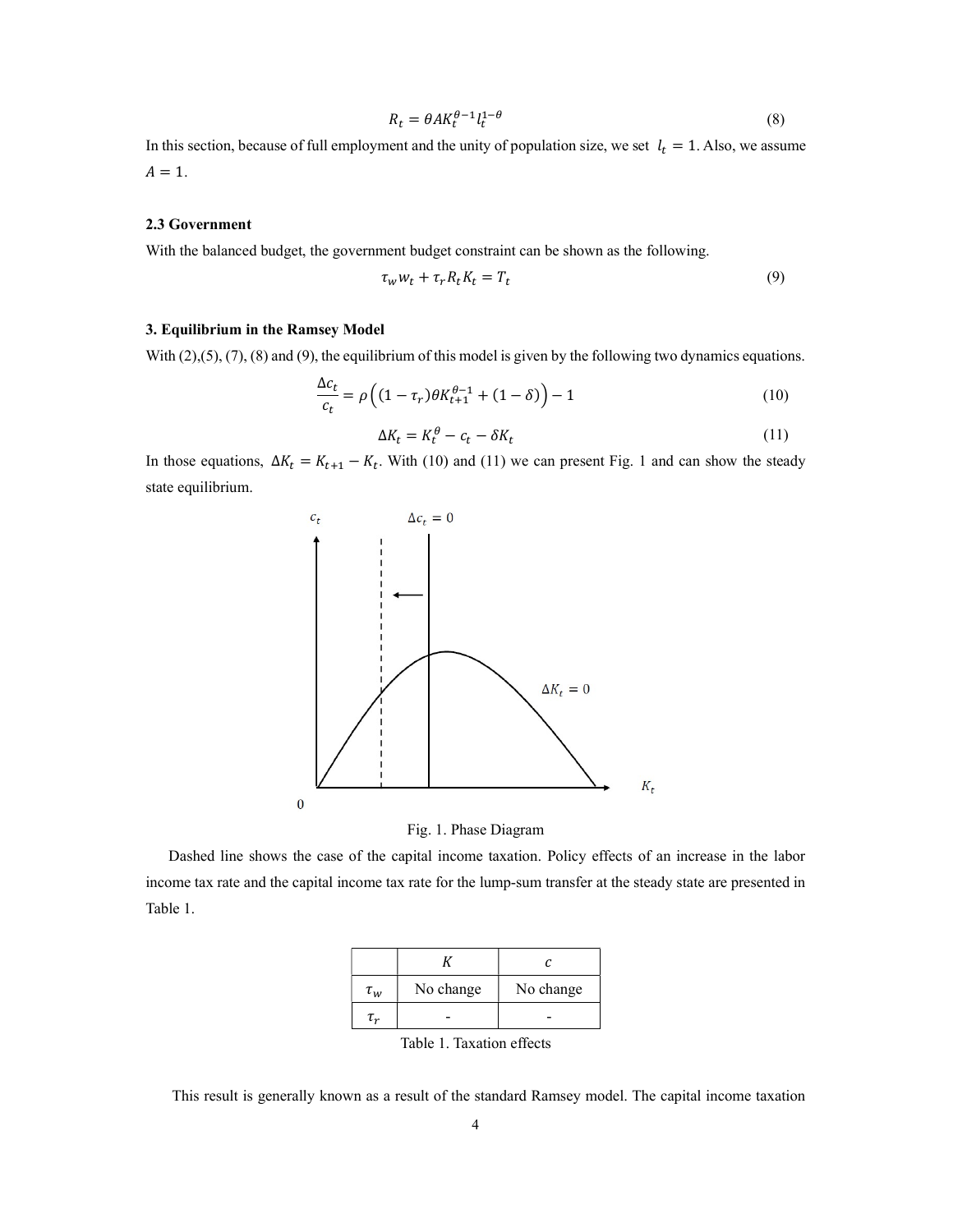reduces both the capital stock and the consumption level at the steady state.

#### 4. Overlapping Generations Model

As explained in this section, we set the overlapping generations model with a lump-sum transfer policy. In this model, individuals in the household live in two periods: young and old. In the young period, individuals supply labor to obtain a wage income. The labor supply is inelastic. The lump-sum transfer is given for younger people. Then, the utility function and the budget constraint are shown as follows.

$$
U_t = \ln c_{1t} + \rho \ln c_{2t+1} \tag{12}
$$

$$
c_{1t} + \frac{c_{2t+1}}{1 + (1 - \tau_r)r_{t+1}} = (1 - \tau_w)w_t + T_t
$$
\n(13)

In those equations,  $c_{1t}$  and  $c_{2t+1}$  denote consumption in young and old periods, respectively. Also,  $r_{t+1}$ denotes the net interest rate, which is  $r_{t+1} = R_{t+1} - \delta$ . Then, the optimal allocations of the consumption and the saving  $s_t$  to maximize the utility (12) subject to the budget constraint (13) are shown as follows.

$$
c_{1t} = \frac{1}{1+\rho} \left( (1 - \tau_w) w_t + T_t \right) \tag{14}
$$

$$
c_{2t+1} = \frac{\rho(1 + (1 - \tau_r)r_{t+1})}{1 + \rho} \left( (1 - \tau_w)w_t + T_t \right) \tag{15}
$$

$$
s_t = \frac{\rho}{1+\rho} \left( (1 - \tau_w) w_t + T_t \right) \tag{16}
$$

With the assumption of the full depreciation of capital stock in a period, wage rate (7) and saving (16), the dynamics of the capital stock can be shown as presented below.

$$
K_{t+1} = \frac{\rho}{1+\rho} \Big( (1-\tau_w)(1-\theta)K_t^{\theta} + T_t \Big)
$$
 (17)

If the lump-sum transfer is financed by the labor income taxation, then the capital stock at the steady state is presented as shown below.

$$
K = \left(\frac{\rho(1-\theta)}{1+\rho}\right)^{\frac{1}{1-\theta}}
$$
\n(18)

If the lump-sum transfer is financed by the capital income taxation, then the capital stock at the steady state can be shown as presented below.

$$
K = \left(\frac{\rho(1-\theta)}{1+\rho} + \tau_r \theta\right)^{\frac{1}{1-\theta}}
$$
\n(19)

Taxation effects on capital stock and consumption at the steady state can be presented as Table 2.

| $\tau_{w}$ | No change | No change  |  |
|------------|-----------|------------|--|
|            |           | $-$ or $+$ |  |

Table 2. Taxation effects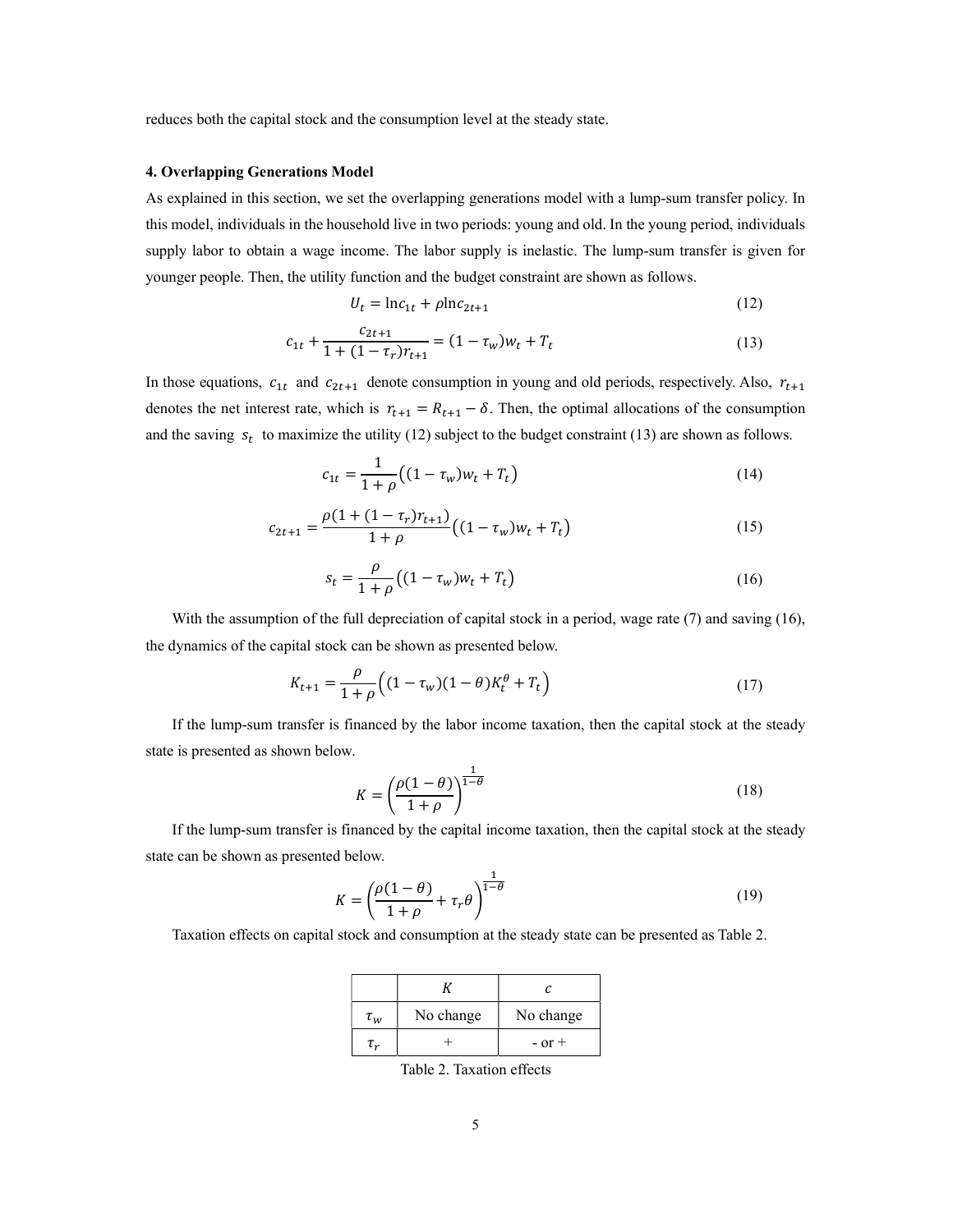For capital income taxation, consumption during the young period rises. However, because of an increase in transfers and a decrease in the interest rate after taxation, consumption in the older period can not always be raised. Then, the effect of the consumption is shown by  $-$  or  $+$ . If one considers the logarithm utility function, then one can obtain a different effect of capital income taxation on the capital stock in a steady state between the Ramsey model and the overlapping generations model. This result is generally known. The next section presents consideration of the other type of the transfer as a benefit for unemployment.

#### 5. Unemployment benefit

This section presents consideration of the unemployment benefit and compares results obtained using a Ramsey model with those from an overlapping generations model. This section consider the elastic labor supply.

#### 5.1 Ramsey model

This subsection explains consideration of unemployment in a Ramsey model. In households, share  $l_t$  of individuals have a job and share  $1 - l_t$  of individuals remain unemployed. They receive unemployment benefits. Then, the budget constraint is

$$
K_{t+1} = (1 - \tau_w)w_t l_t + (1 - \tau_r)R_t K_t + (1 - l_t) b_t - c_t + (1 - \delta)K_t.
$$
 (20)

where  $b_t$  and  $l_t$  respectively denote the unemployment benefit and the employment rate.

The unemployment benefit is financed by income taxation. With a balanced budget, the government budget constraint can be shown as

$$
\tau_w w_t l_t + \tau_r R_t k_t = (1 - l_t) b_t. \tag{21}
$$

Unemployment is brought about by the wage rate being higher than the wage rate of full employment in the labor market. The wage rate in this section is determined by the labor union. The labor union considers the employment rate and the wage rate to maximize the following objective function:<sup>2</sup>

$$
v_t = (1 - \tau_w)w_t l_t + (1 - \tau_r)r_t K_t + b_t (1 - l_t). \tag{22}
$$

With wage rate (7) and interest rate (8), the employment rate  $l_t$  to maximize (20) is derived as

$$
l_t = \frac{(1 - \theta)\left((1 - \tau_w) + (1 - \tau_r)\right)}{(1 - \theta)\left((1 - \tau_w) + (1 - \tau_r)\right) + \tau_w + \tau_r}.
$$
\n(23)

An increase in tax rate  $\tau_w$  and  $\tau_r$ , which raises the unemployment benefit, reduces employment.

The equilibrium of this model economy is given by (21) and the two dynamics equations below.

$$
\frac{\Delta c_t}{c_t} = \rho \left( (1 - \tau_r) \theta K_{t+1}^{\theta - 1} l_{t+1}^{1 - \theta} + (1 - \delta) \right) - 1 \tag{24}
$$

$$
\Delta K_t = K_t^{\theta} l_t^{1-\theta} + R_t K_t - c_t - \delta K_t \tag{25}
$$

Then, the phase diagram is portrayed in Fig. 2. Dashed line shows the case of an increase in tax rate.

<sup>&</sup>lt;sup>2</sup> This objective function is similar to that explained by Ono (2010). However, Ono (2010) assumes the objective function is constructed not by the income level but also by the utility level.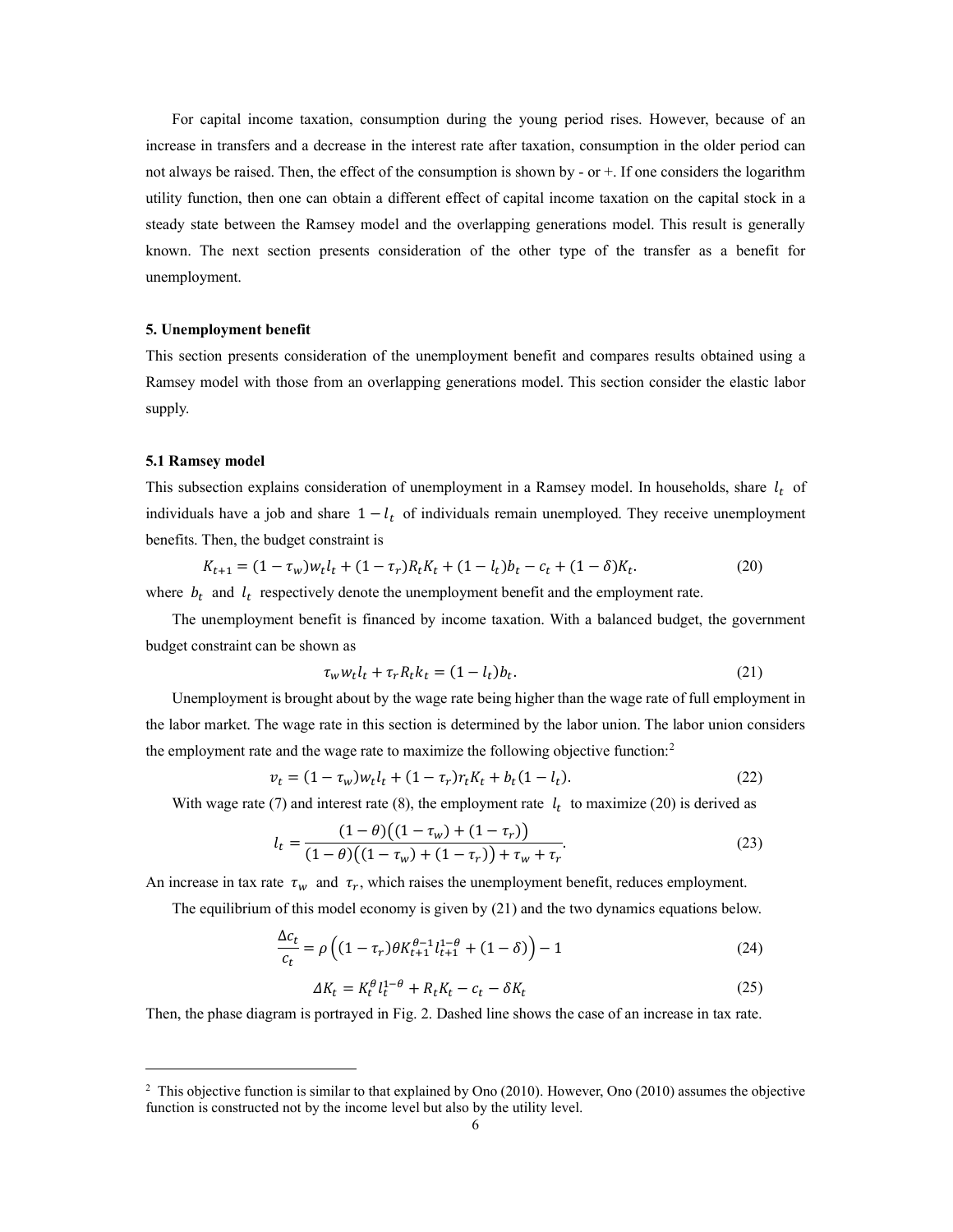

Fig. 2. Phase diagram in the case of unemployment

Effects of a tax rate increase on variables at the steady state are shown as Table 3.

|          | К | $\mathcal{C}_{0}$ |  |
|----------|---|-------------------|--|
| $\tau_w$ |   |                   |  |
| $\tau_r$ |   |                   |  |
|          |   |                   |  |

Table 3. Taxation effects

Unlike the case of lump-sum transfer, wage income taxation reduces consumption and the capital stock because of a decrease in the employment rate.

## 5.2 Overlapping generations model

Similarly to the discussion in the previous subsection, share  $l_t$  of individuals in a household have a job. Also, share  $1 - l_t$  of individuals in households are unemployed. Then, the household budget constraint is shown as

$$
c_t + \frac{c_{t+1}}{1 + (1 - \tau_r)r_{t+1}} = (1 - \tau_w)w_t l_t + b_t (1 - l_t).
$$
\n(26)

Savings are given by maximizing utility function (12) subject to budget constraint (26). The dynamics of the capital stock is derived as

$$
K_{t+1} = \frac{\rho}{1+\rho} \left( (1-\theta) + \theta \tau_r \right) K_t^{\theta} l_t^{1-\theta}.
$$
 (27)

The capital stock at the steady state is given as

$$
K = \left(\frac{\rho}{1+\rho}\left((1-\theta) + \theta\tau_r\right)\right)^{\frac{1}{1-\theta}}l.
$$
\n(28)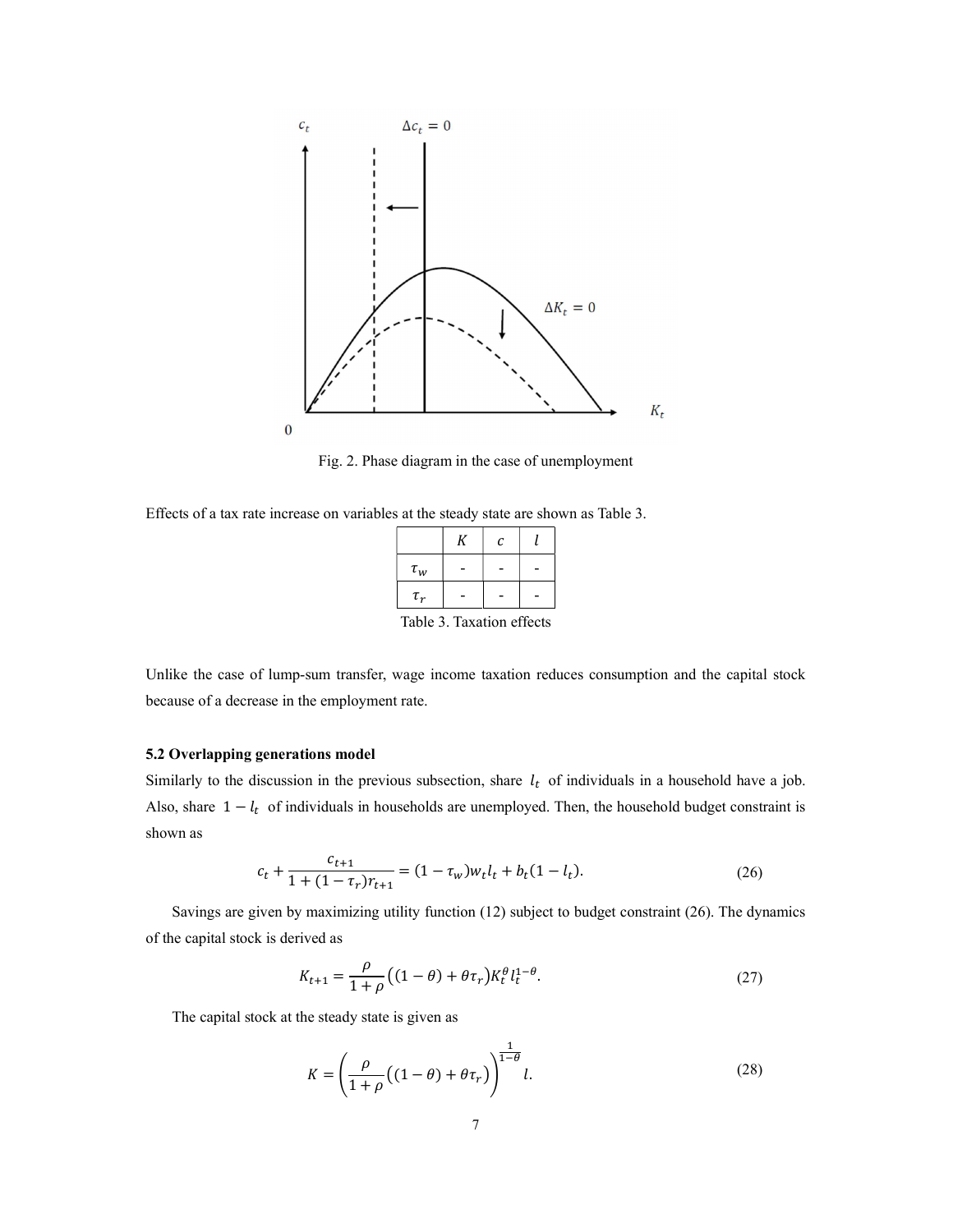| $\tau_{w}$ |            | $-$ or $+$ |  |
|------------|------------|------------|--|
| $\tau_r$   | $-$ or $+$ | $-$ or $+$ |  |

Taxation effects on the variables at the steady state are shown by the following table.

Table 4. Taxation effects

Because of decrease employment rate  $l$ , the capital stock decreases. However, the capital income tax has the effect of an increase in the capital stock. Then, effects on the capital stock at the steady state are ambiguous. Consumption in the young period decreases with wage income taxation because of a decrease in the capital stock. However, consumption during the old period can rise because of an increase in the interest rate. Even when one considers the case of capital income taxation, taxation effects on consumption during the young and old period are ambiguous. Therefore, the following proposition can be established.

#### Proposition 1

When considering unemployment benefits, an increase in the unemployment benefit financed by both wage income taxation and by capital income taxation reduces the capital stock, consumption, and the employment rate in a Ramsey model. However, when considered using an overlapping generations model, the capital stock and the consumption do not always decrease.

Different from a Ramsey model, the benefit financed by capital income taxation has a positive effect on capital accumulation. This effect, when conceptualized using a Ramsey model and an overlapping generations model, can yield different results. Considering the discussions presented in sections 2, 3 and 4, if the labor supply is constant over time, the results of effects of capital income taxation on the capital stock between Ramsey model and overlapping generations model differ in a steady state. However, if the labor supply is not constant, then the results of capital income taxation effects on the capital stock can be regarded as the same in a Ramsey model and in an overlapping generations model.

We can derive the condition that the capital stock is decreased by the capital income taxation in overlapping generations model. With  $\theta < \frac{1}{3}$ , we can obtain  $\frac{dK}{dt_T} < 0.3$  Then, the effect of the capital income taxation on the capital stock is same between Ramsey model and overlapping generations model.

#### 6. Simulation

This section presents a simulation of an increase in the tax rate using a model shown as a Ramsey model in section 5.

<sup>&</sup>lt;sup>3</sup> At the approximation of  $\tau_w = 0, \tau_r = 0$ , we obtain  $\frac{dk}{K} = \frac{\theta}{(1 - \theta)^2}$  $\frac{\theta}{(1-\theta)^2} d\tau_r + \frac{dl}{l}$  $\frac{dI}{l}$  and  $\frac{dI}{K} = \frac{1}{2(1-\frac{1}{\epsilon})}$  $\frac{1}{2(1-\theta)} d\tau_r$  and then dK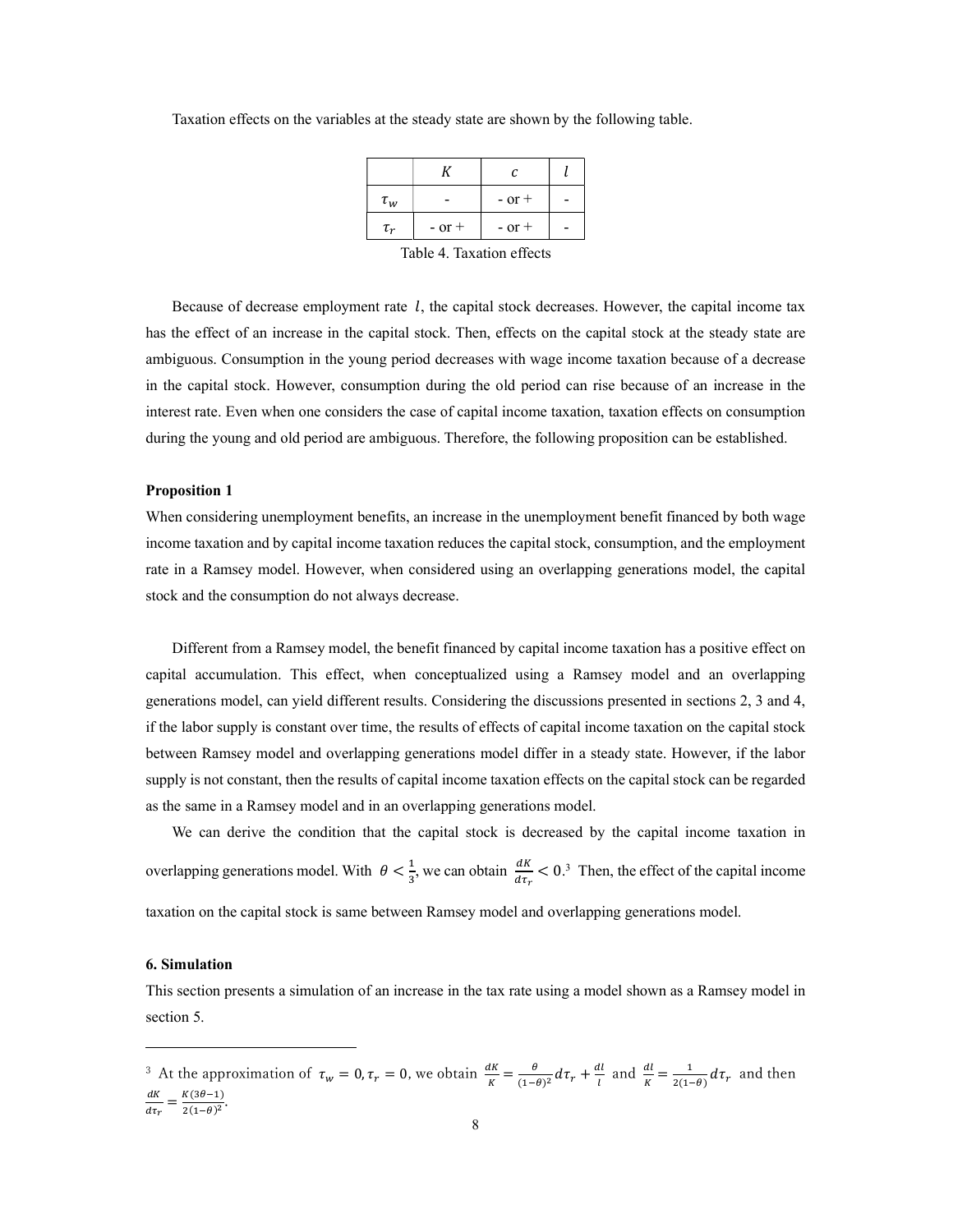The following equations are used.

$$
\hat{l}_t = -\left(\frac{\theta}{(1-\theta)(1-\tau_w)+\tau_w} + \frac{1}{(1-\tau_w)}\right)\tilde{\tau}_{rt}
$$
\n(29)

$$
\hat{c}_{t+1} = \hat{c}_t + (1 - \rho(1 - \delta))(\hat{r}_{t+1} - \tilde{r}_{rt+1})
$$
\n(30)

$$
\widehat{K}_{t+1} = \frac{(1-\theta)Y}{K} \left(\widehat{w}_t + \widehat{l}_t\right) + \frac{\theta Y}{K} \left(\widehat{r}_t + \widehat{K}_t\right) - \frac{c}{K} \widehat{c}_t + (1-\delta)\widehat{K}_t \tag{31}
$$

$$
\widehat{w}_t = \theta \big( \widehat{K}_t - \widehat{l}_t \big) \tag{32}
$$

$$
\hat{r}_t = (1 - \theta)(\hat{l}_t - \hat{K}_t) \tag{33}
$$

$$
\hat{Y}_t = \theta \hat{K}_t + (1 - \theta)\hat{l}_t \tag{34}
$$

$$
\tilde{\tau}_{rt} = \phi \tilde{\tau}_{rt-1} + f \tag{35}
$$

In that equations,  $\hat{x}_t$  and  $\tilde{x}_t$  respectively denote the deviation rate and deviation level from the steady state value. We set the first period  $f = 1$  for the shock of an increase in the capital income tax rate by 1%. Also, we set 0% for the second period. In addition,  $\phi$  shows the persistence of the policy. We set  $\phi = 0.5$ . Other parameters can be presented as the following table.

| θ                   | 0.3   |
|---------------------|-------|
| $\tau_W$            | 0.014 |
| ρ                   | 0.99  |
| δ                   | 0.06  |
| с<br>$\overline{Y}$ | 0.533 |
| Υ<br>K              | 0.282 |

Table 5. Parameter setting

For this study,  $\theta$ ,  $\rho$ , and  $\delta$  are set as the standard Ramsey model simulation.<sup>4</sup> In recent years, unemployment has been at about 2%. Therefore,  $\tau_W = 0.014$  and  $\tau_r = 0$  because the wage income finances the unemployment benefit. Also,  $\frac{c}{y}$  and  $\frac{Y}{K}$  are given by data of 2020 provided by SNA (Cabinet office, Japan). Simulation results of an increase in the unemployment benefit financed by an increase in the capital income taxation are shown as presented below.<sup>5</sup>

<sup>&</sup>lt;sup>4</sup> For instance, Eguchi (2011) sets  $\theta = 0.33$ ,  $\rho = 0.99$ , and  $\delta = 0.06$ .<br><sup>5</sup> The program code of this simulation is presented at the end of this report.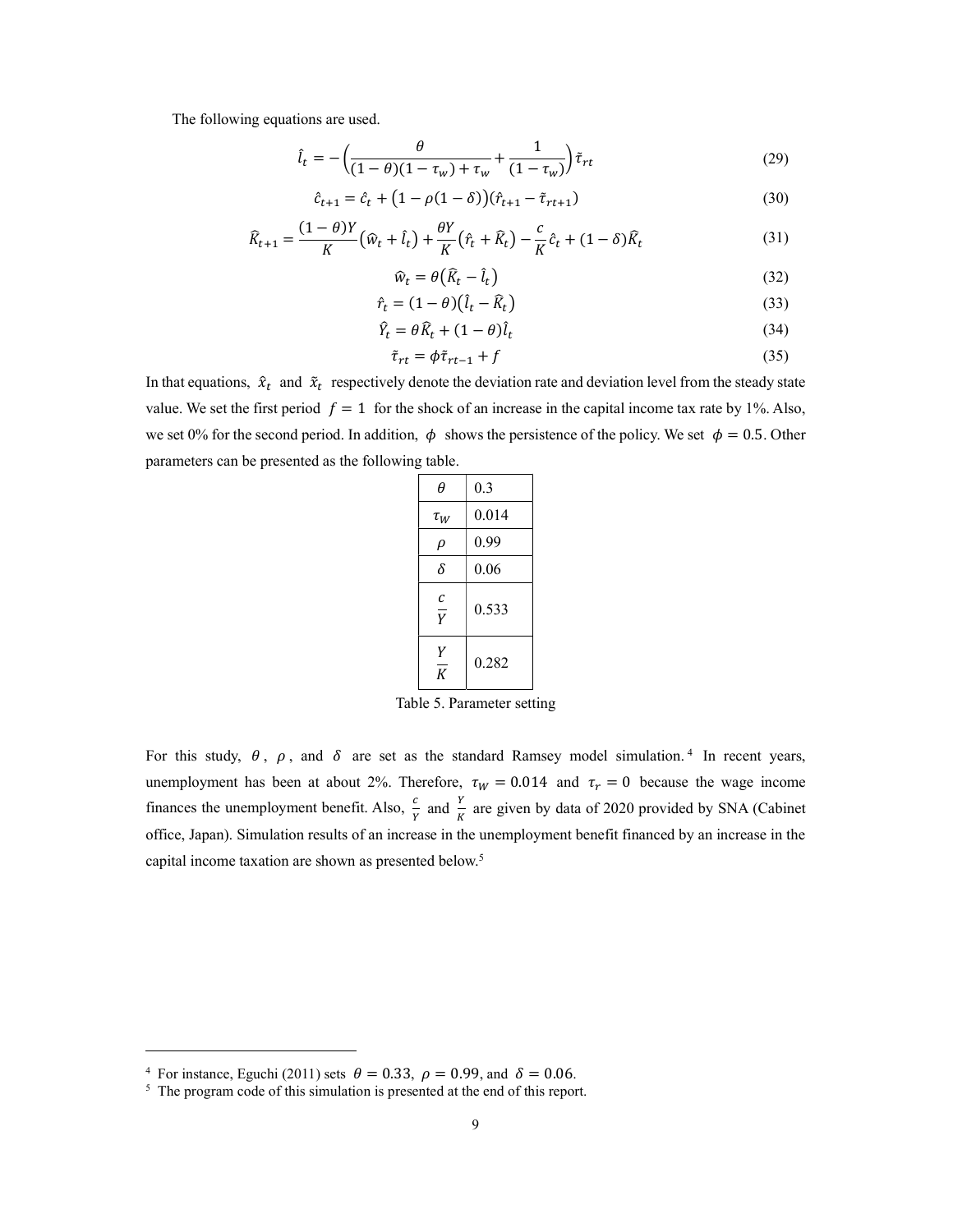

Fig. 3. Simulation results<sup>6</sup>

An increase in the capital income tax rate by 1% reduces production by 1% and employment by 1.5%. The results are consistent with those obtained using a theoretical approach. By comparing capital income taxation with wage income taxation, one can obtain the following Fig. 4.

 $6 \times x$  axis and the y axis in Fig.3 and Fig.4 show the period and the change rate, respectively. tr represents the capital income tax rate.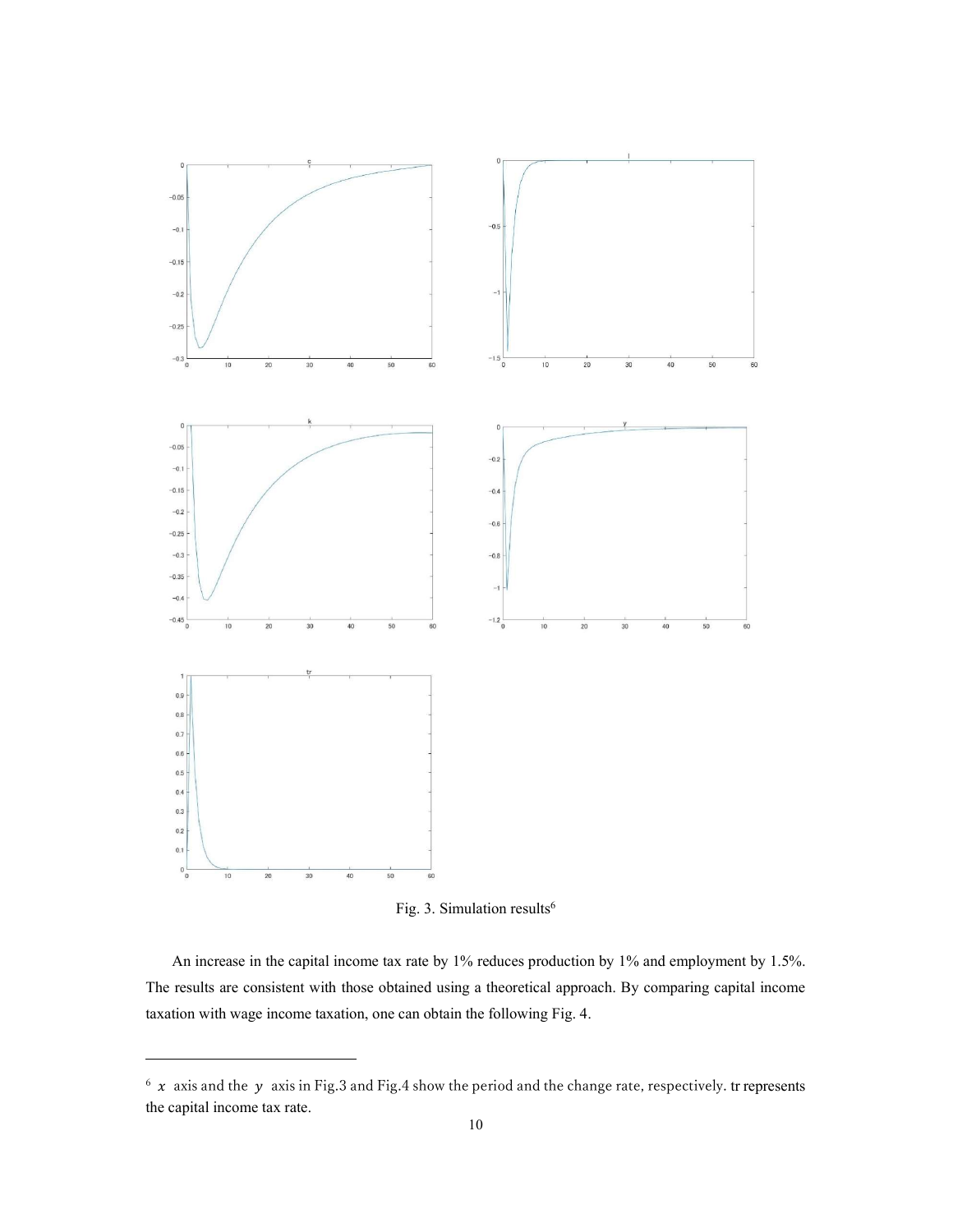

Fig. 4. Results obtained for the case of income taxation of two types.

A decrease in the capital stock in the case of the capital income taxation is greater than the case of wage income taxation. Then, an increase in the interest rate in the case of capital income taxation is greater than in the case of wage income taxation. However, a decrease occurs in the employment rate. Then the interest rate decreases. These two offsetting effects determine the consumption effects. A decrease in consumption in the case of capital income taxation is less than in the case of wage income taxation.

## 7. Discussion

This section presents consideration of the minimum wage as another type of unemployment. Defining  $w$  as the minimum wage, then the profit-maximizing condition can be reduced to the following labor demand.

$$
l_t = \left(\frac{(1-\theta)A}{w}\right)^{\frac{1}{\theta}} K_t.
$$
\n(36)

The interest rate can be presented as

$$
r_t = A\theta \left(\frac{(1-\theta)A}{w}\right)^{\frac{1-\theta}{\theta}}.\tag{37}
$$

In the Ramsey model, utility maximization of household decision problems can be used to derive the following dynamics of capital accumulation and consumption: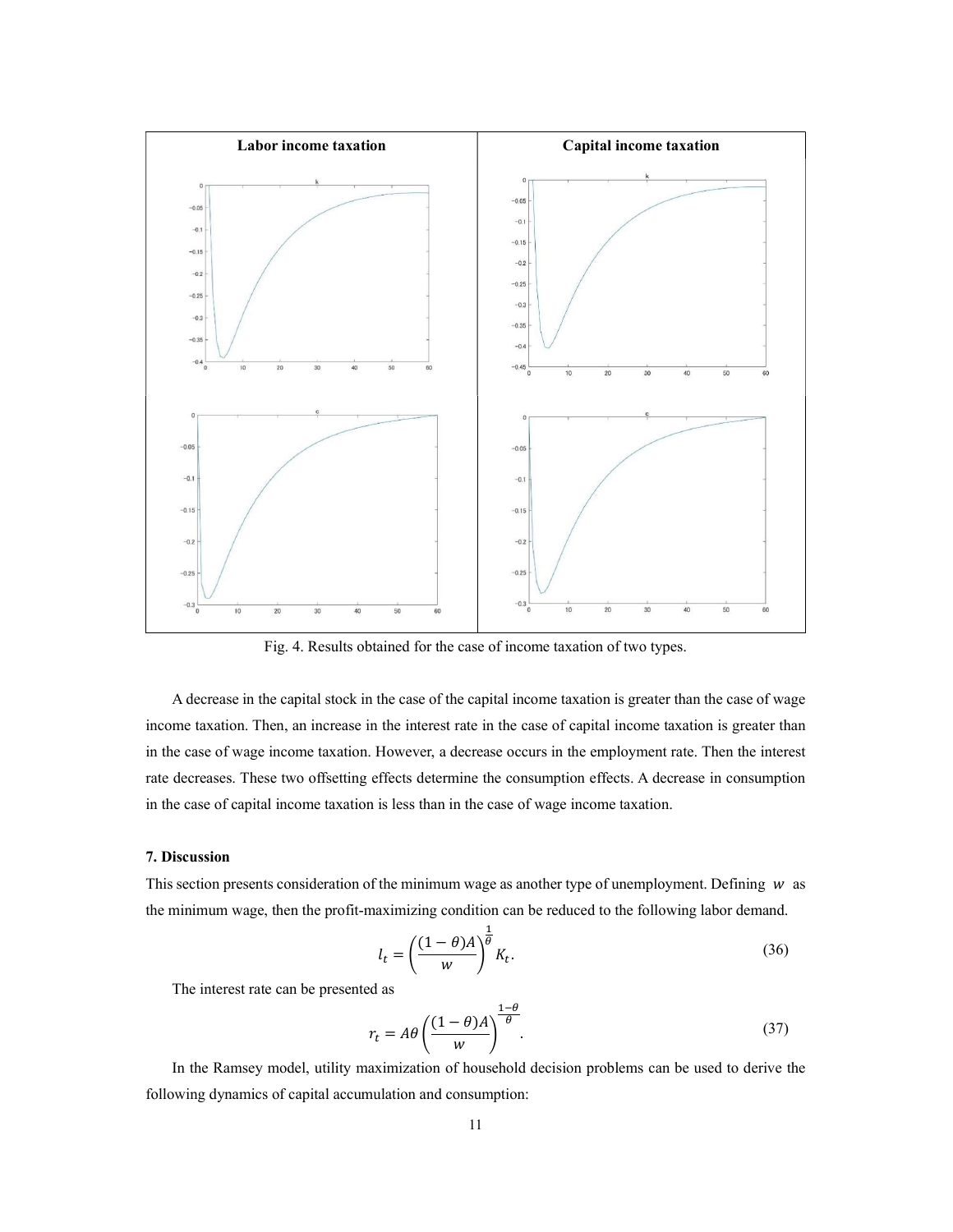$$
\frac{K_{t+1}}{K_t} = \left(\frac{(1-\theta)A}{w}\right)^{\frac{1}{\theta}} w + A\theta \left(\frac{(1-\theta)A}{w}\right)^{\frac{1-\theta}{\theta}} + 1 - \delta - \frac{c_t}{K_t},\tag{38}
$$

$$
\frac{c_{t+1}}{c_t} = \rho \left( (1 - \tau_r) A \theta \left( \frac{(1 - \theta) A}{w} \right)^{\frac{1 - \theta}{\theta}} + (1 - \delta) \right).
$$
 (39)

In the balanced growth path, we obtain  $\frac{K_{t+1}}{K_t} = \frac{c_{t+1}}{c_t}$  $\frac{c_{t+1}}{c_t}$ ; then  $\frac{c_t}{K_t}$  is constant over time. If the unemployment

benefit is financed by labor income taxation, then no effect is exerted on the dynamics of the capital stock or of consumption. However, the capital income taxation reduces the growth rate of the consumption. Then, in the balanced growth path, the capital stock growth rate decreases.

In the case of an overlapping generations model, the dynamics of the capital stock and consumption can be presented as shown below.

$$
\frac{K_{t+1}}{K_t} = (1 - \tau_w)(1 - \alpha)w \left(\frac{(1 - \theta)A}{w}\right)^{\frac{1}{\theta}} + \frac{b_t(1 - l_t)}{K_t}
$$
(40)

$$
\frac{c_{1t}}{K_t} = (1 - \tau_w)\alpha w \left(\frac{(1 - \theta)A}{w}\right)^{\frac{1}{\theta}} + \frac{b_t(1 - l_t)}{K_t}
$$
(41)

$$
\frac{c_{2t+1}}{K_t} = (1 + (1 - \tau_r)r) \left( (1 - \tau_w)\alpha w \left( \frac{(1 - \theta)A}{w} \right)^{\frac{1}{\theta}} + \frac{b_t (1 - l_t)}{K_t} \right) \tag{42}
$$

The benefit financed by labor income taxation does not affect the dynamics of capital because  $\tau_w(1-\alpha) w\left(\frac{(1-\theta)A}{w}\right)$  $\frac{1}{w}$  $\frac{1}{\theta} = \frac{b_t(1-l_t)}{K_t}$  $\frac{1-t_{t}}{K_{t}}$ . Capital income taxation raises consumption among young people because of an increase in  $b_t(1 - l_t)$ . However, because of a decrease in  $1 + (1 - \tau_r)r$ , the effect on consumption during the old period is ambiguous.

If capital accumulation continues, then full employment is achieved. Finally, unemployment brought about by the minimum wage vanishes.

## 8. Conclusions

This paper has presented an explanation of how taxation to finance benefits affects capital accumulation and consumption. Policy effects differ between the Ramsey model and an overlapping generations model. We examine policy effects using models with a logarithmic utility function. If the labor supply is inelastic, then the effects on capital income taxation on capital accumulation differ between a Ramsey model and an overlapping generations model. However, if the labor supply is elastic, then effects of capital income taxation on capital accumulation can be equivalent in the two models. When examining policy effects with the logarithmic utility function, we devote particular attention to results derived from our study.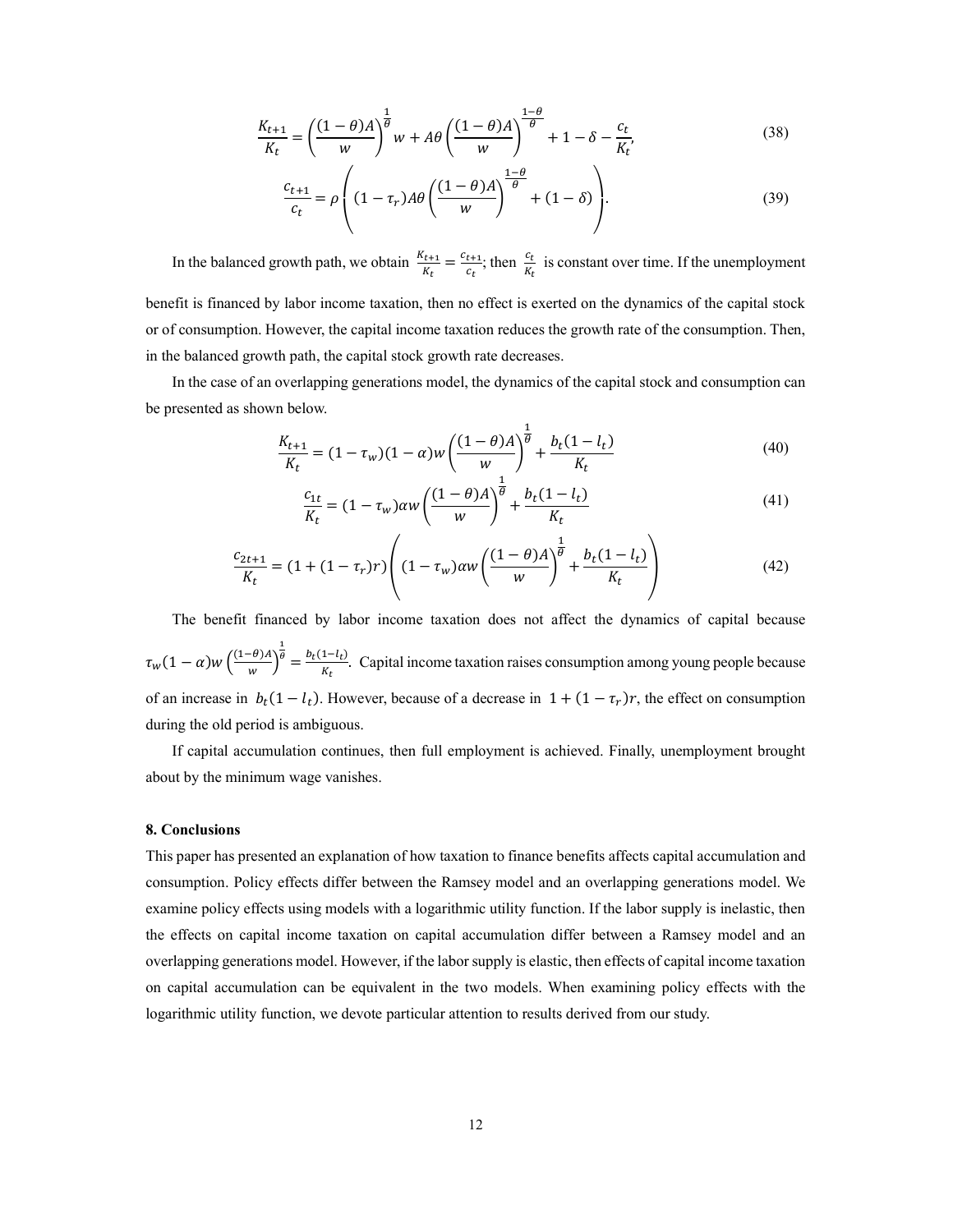#### **References**

- Aiyagari S. R. (1995) "Optimal capital income taxation with incomplete markets, borrowing constraints, and constant discounting," Journal of Political Economy, vol.103(6), pp.1158-1175.
- Barro R. J. (1990) "Government spending in a simple model of endogenous growth," Journal of Political Economy, vol.98(S5), pp.103-125.
- Campbell J. Y. and N. G. Mankiw (1989) "Consumption, income and interest rates: Reinterpreting the time series evidence," NBER Macroeconomics Annual 1989, vol.4, pp.185-246.
- Chamley C. P. (1986) "Optimal taxation of capital income in general equilibrium with infinite lives, " Econometrica, vol.54(3), pp.607-622.
- Correia I. H. (1996) "Should capital income be taxed in the steady state?" Journal of Public Economics, vol.60(1), pp.147-151.
- Eguchi M. (2011) "Dōgakuteki ippan kinkō moderu ni yoru zaisei seisaku no bunseki (Analysis of Fiscal Policy Through Dynamic General Equilibrium Modeling), " in Japanese, Mitsubishi Economic Research Institute
- Fanti L. and L. Gori (2010) "Child policy solutions for the unemployment problem," Economics Letters, vol.109, pp.147–149.
- Hall R. (1988) "Intertemporal substitution in consumption," Journal of Political Economy, vol. 96(2), pp.339-357.
- Jones L. E., R.E. Manuelli and P. E. Rossi (1997) "On the optimal taxation of capital income," Journal of Economic Theory, vol.73(1), pp.93-117.
- Lin S. (2001) "Taxation, human capital accumulation and economic growth," Japanese Economic Review, vol.52(2), pp.185–197.
- Ono, T. 2010. "Growth and unemployment in an OLG economy with public pensions," Journal of Population Economics, vol. 23(2), pp. 737-767, March.
- Watanabe M., Y. Miyake and M. Yasuoka (2016) "Public investment financed by consumption tax in an aging society," Singapore Economic Review, vol. 60(05), pp.1-17.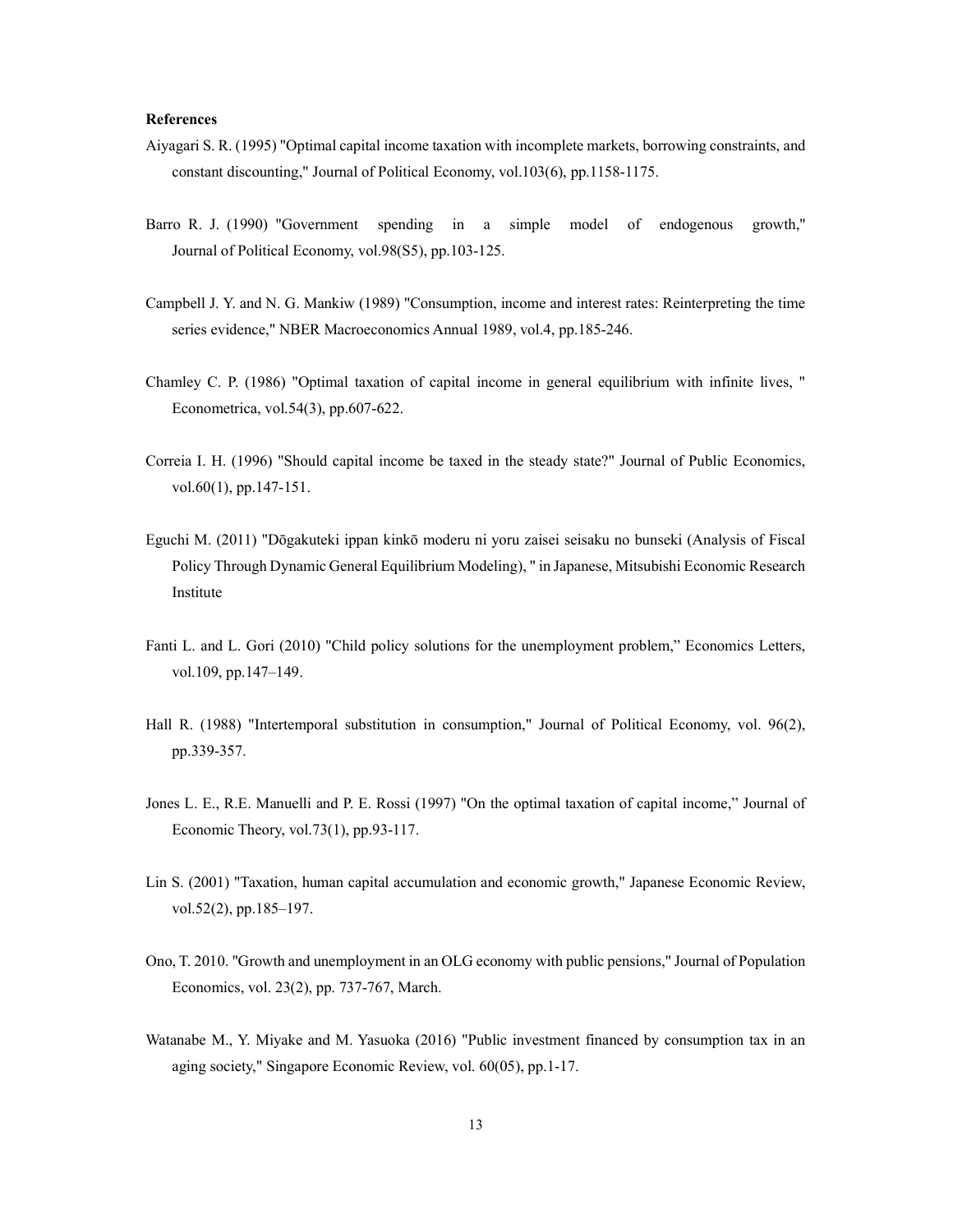Yasuoka M. (2021) "How should a government finance for pension benefit?" Australian Economic Papers, vol.60(1), pp. 138-152.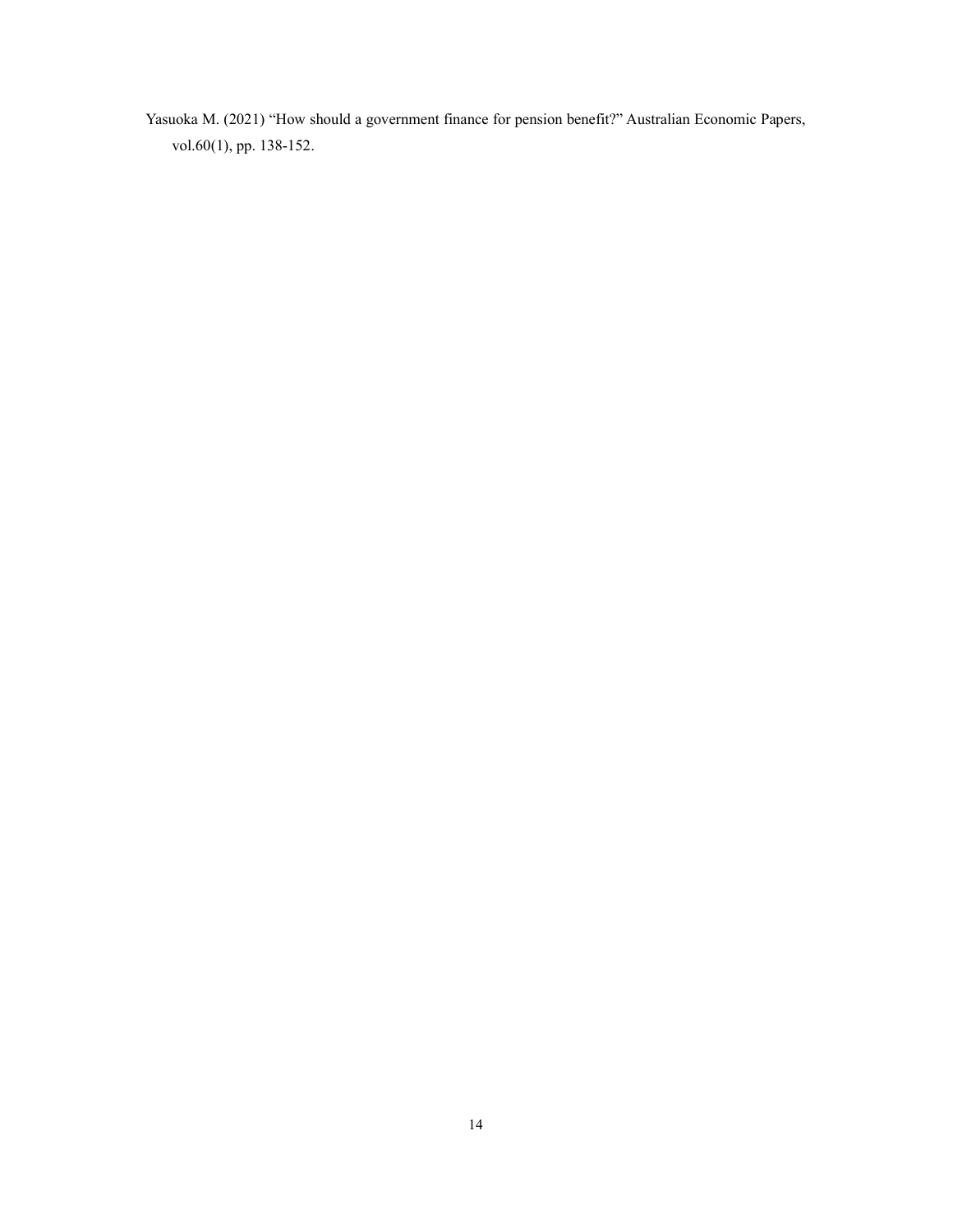#### Appendix Calibration

In the simulation section, the parameters were not derived through our estimation. However, in this appendix, we check the estimated parameters carefully. The analyses presented in this paper use Bayesian estimation for parameters. For estimation, we consider the following equations.

$$
\hat{l}_t = \left(\frac{\theta(2 - \tau_w)}{(1 - \theta)(2 - \tau_w) + \tau_w} - \frac{\theta}{1 - \theta}\right)\hat{\theta}_t
$$
\n(A.1)

$$
\hat{c}_{t+1} = \hat{c}_t + (1 - \rho(1 - \delta))\hat{r}_{t+1}
$$
\n(A.2)

$$
\widehat{K}_{t+1} = \frac{(1-\theta)Y}{K} \left(\widehat{w}_t + \widehat{l}_t\right) + \frac{\theta Y}{K} \left(\widehat{r}_t + \widehat{K}_t\right) - \frac{c}{K} \widehat{c}_t + (1-\delta)\widehat{K}_t \tag{A.3}
$$

$$
\widehat{w}_t = \widehat{A}_t + \theta \big( \widehat{K}_t - \widehat{l}_t \big) \tag{A.4}
$$

$$
\hat{r}_t = \hat{A}_t + (1 - \theta)(\hat{l}_t - \hat{K}_t)
$$
\n(A.5)

$$
\hat{Y}_t = \hat{A}_t + \theta \hat{K}_t + (1 - \theta)\hat{l}_t \tag{A.6}
$$

$$
\hat{A}_t = \phi_1 \hat{A}_{t-1} + f_1 \tag{A.7}
$$

$$
\hat{\theta}_t = \phi_2 \hat{\theta}_{t-1} + f_2 \tag{A.8}
$$

The prior means, variance, and distribution are assumed as shown by the estimation code. Some parameters are given. We estimate the share of the capital share. The estimation result shows  $\theta = 0.2911$ , which is nearly equal to  $\theta = 0.3$ .

Data used for estimation are the gross domestic product (GDP), consumption, nominal interest rate, inflation rate, increase rate of wage, the share of labor income, and the unemployment rate. The real interest rate is given as the sum of nominal interest rate and the inflation rate. The employment rate is given as 1 minus the unemployment rate. Data are annual data of 1994–2019 of Cabinet Office, Japan.

The GDP and consumption change to the value of logarithm and subtract the HP filter values. The share of labor income, the real interest rate, and unemployment are subtracted from the HP filter values.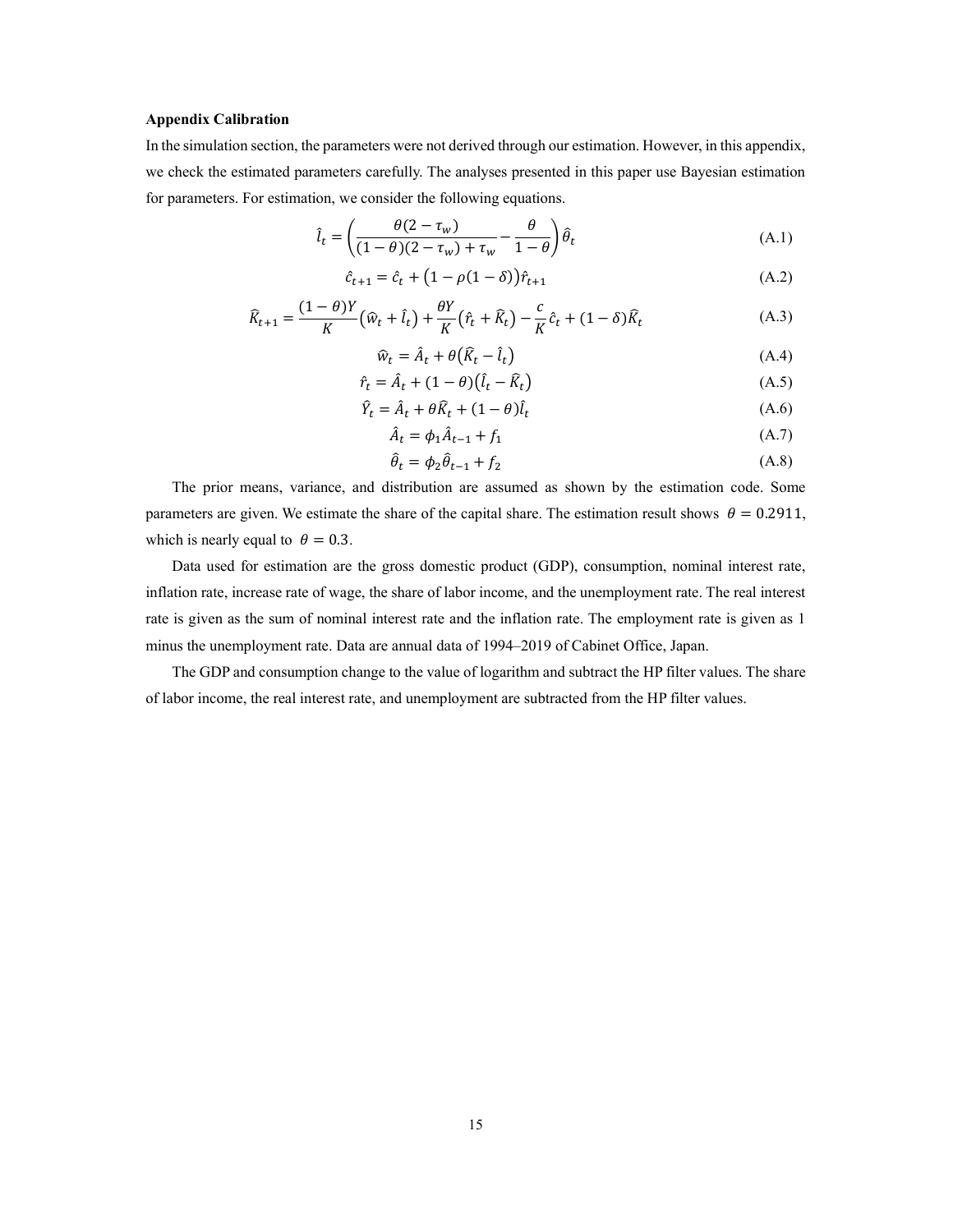| <b>Matlab</b> code                                        |                                     |
|-----------------------------------------------------------|-------------------------------------|
| $/1.$ variables                                           | periods 1;                          |
| var l c k w r y tr;                                       | values 0.01;                        |
| varexo f;                                                 | end;                                |
|                                                           |                                     |
| $1/2.$ parameter                                          | $1/6$ . results                     |
| parameters theta tw rho delta phi CY YK;                  | simul(periods=60);                  |
|                                                           |                                     |
| $1/2.1$ parametervalue                                    | $k1=k*100;$                         |
| theta = $0.3$ ;                                           | $11 = 1*100;$                       |
| $tw=0.014;$                                               | $c1 = c*100;$                       |
| rho=0.99;                                                 | $y1=y*100;$                         |
| $delta=0.06;$                                             | $tr1 = tr*100;$                     |
| $phi=0.5;$                                                |                                     |
| $CY=0.533;$                                               | figure(1)                           |
| $YK=0.282;$                                               | $plot(0:60, k1(1:61));$ title('k')  |
|                                                           | figure(2)                           |
| $/3$ . equations                                          | $plot(0:60, 11(1:61))$ ; title('l') |
| model(linear);                                            | figure(3)                           |
| $l = (theta/((1 - theta) * (1 - tw)) + 1/(1 - tw)) * tr;$ | $plot(0:60, c1(1:61));$ title('c')  |
| $c(+1)=c+(1-rho*(1-delta))*(r(+1)-tr(+1));$               | figure(4)                           |
| k=(1-theta)*YK*(w(-1)+l(-1))+theta*YK*(r(-                | $plot(0:60, y1(1:61))$ ; title('y') |
| 1)+k(-1))-CY*YK*c(-1)+(1-delta)*k(-1);                    | figure(5)                           |
| $w$ =theta*(k-l);                                         | plot(0:60, tr1(1:61)); title('tr')  |
| $r=(1-theta)*(l-k);$                                      |                                     |
| y=theta*k+(1-theta)*l;                                    |                                     |
| $tr=phi*tr(-1)+f;$                                        |                                     |

```
//steady state check 
steady; 
check;
```
end;

//5. simulation shocks; var f;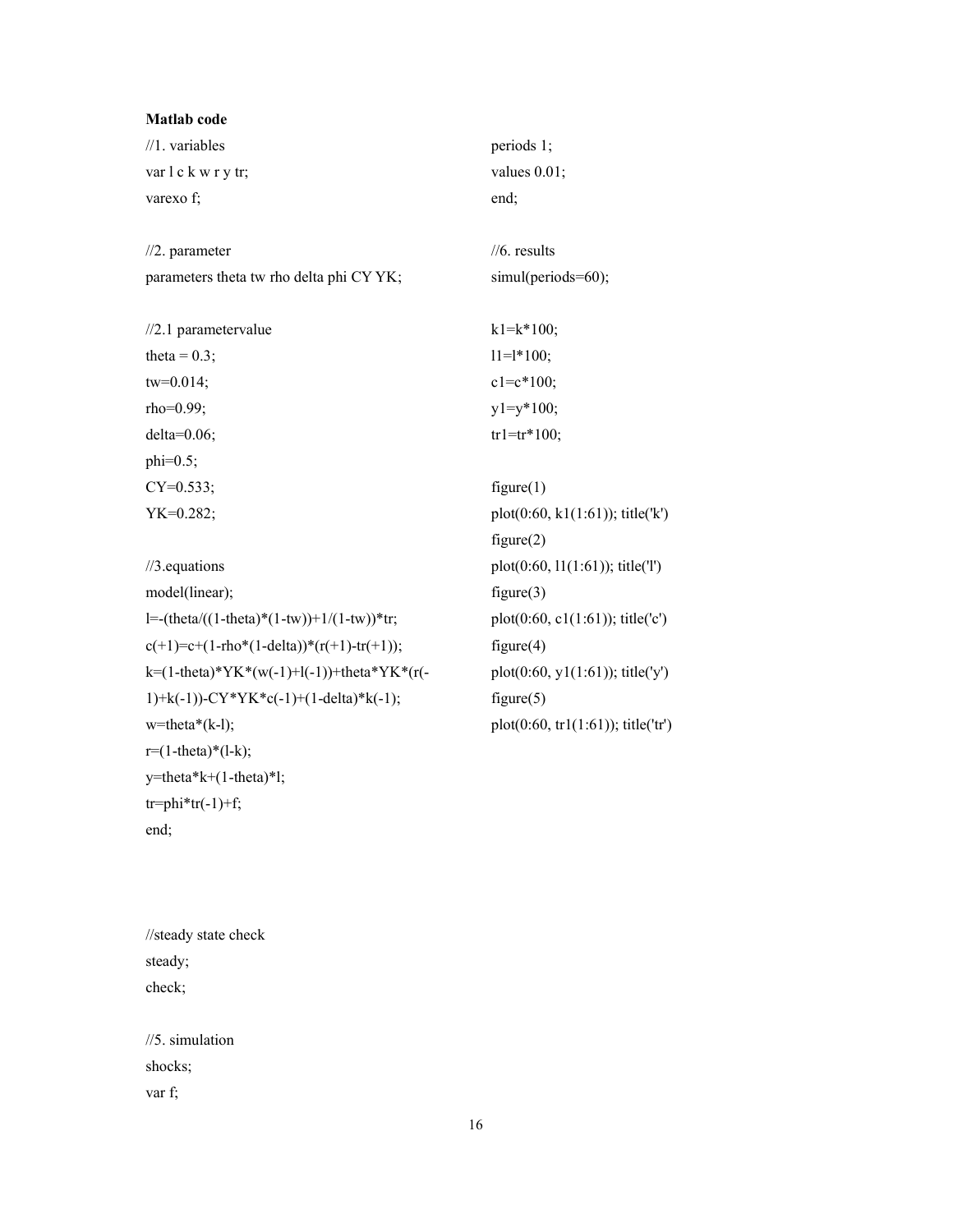## Matlab Calibration Code

var l c k w r y dtheta A y\_obs c\_obs r\_obs w\_obs dtheta\_obs l\_obs;

varexo ea edtheta uy uc ur uw udtheta ul;

parameters theta tw rho delta psi\_1 psi\_2 CY YK;

//2.1 parametervalue tw=0.014; rho=0.99; delta=0.06; CY=0.533; YK=0.282;

model(linear); l=(theta\*(2-tw)/((1-theta)\*(2-tw)+tw)-theta/(1 theta))\*dtheta;  $c(+1)=c+(1-rho*(1-delta))^*r(+1);$ k=(1-theta)\*YK\*(w(-1)+l(-1))+theta\*YK\*(r(- 1)+k(-1))-CY\*YK\*c(-1)+(1-delta)\*k(-1);  $w = A + \theta * (k-1);$  $r=A+(1-theta)*(l-k);$ y=A+theta\*k+(1-theta)\*l; A=psi  $1*A(-1)+ea;$ dtheta=psi\_2\*dtheta(-1)+edtheta;

y\_obs=y+uy; c\_obs=c+uc; r\_obs=r+ur; w\_obs=w+uw; dtheta obs=dtheta+udtheta; l  $obs=$ l+ul; end;

estimated\_params; psi\_1, beta\_pdf, 0.5, 0.1; psi\_2, beta\_pdf, 0.5, 0.1;

theta, normal  $pdf, 0.3, 0.1;$ stderr ea, inv\_gamma\_pdf, 0.1, inf; stderr edtheta, inv\_gamma\_pdf, 0.1, inf; stderr uy, inv\_gamma\_pdf, 0.1, inf; stderr uc, inv\_gamma\_pdf, 0.1, inf; stderr ur, inv\_gamma\_pdf, 0.1, inf; stderr uw, inv\_gamma\_pdf, 0.1, inf; stderr udtheta, inv\_gamma\_pdf, 0.1, inf; stderr ul, inv\_gamma\_pdf, 0.1, inf; end;

varobs y\_obs c\_obs r\_obs w\_obs dtheta\_obs l\_obs;

estimation(datafile = jpdata, mode\_check, mh\_replic =500000, mh\_nblocks =2, mh\_drop =0.5, mh\_jscale =0.5, bayesian\_irf);